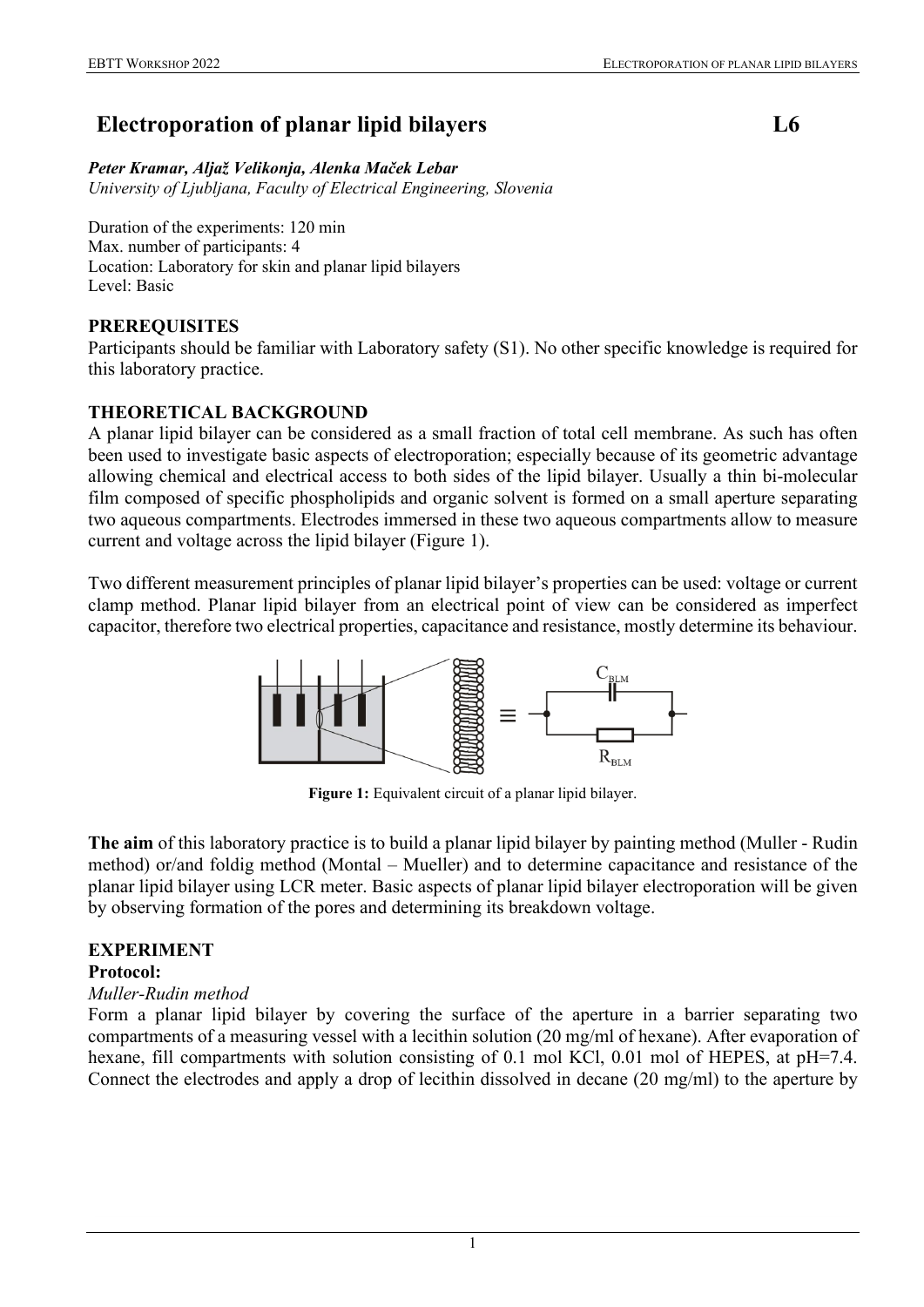the micropipette or paint it by a teflon brush. Measure capacitance and determine if the formation planar lipid bilayer is appropriate.

### *Montal – Mueller method*

Cover the surface of the aperture in a barrier separating two compartments of a measuring vessel with 1 μl lecithin solution (10 mg/ml of hexane and ethanol absolute in ratio 9:1). After evaporation of hexane and ethanol, add on the aperture 1,5 μl solution of pentan and hexadecane in ratio 7:3. Fill compartments with solution consisting of 0.1 mol NaCl, 0.01 mol of HEPES, at pH=7.4. On the solution surface apply 2 μl of lecithin solution in each compartment. Wait approximately 15 minutes that lipid molecules are equally spread on the solution surface. Then rise the solution surface above aperture synchronously in both compartments by pumps. Measure capacitance and determine if the formation planar lipid bilayer is appropriate.

**Measuring methods:** When the planar lipid layer is formed, we apply the current or voltage to the planar lipid bilayer. In the current clamp method the current is applied to the planar lipid bilayer and we measure voltage across the bilayer. Apply a linearly increasing current and record a voltage across the bilayer. During the experiment you will obtain the time course of the voltage across the bilayer and the plot of the programmed current flowing between two current electrodes. In the voltage clamp method the voltage across the planar lipid bilayer is applied and current, which flows through planar lipid bilayer, is measured. To the planar lipid bilayer apply a linearly increasing voltage and record a flowing current. Like at the current clamp method you will obtain the time course of the flowing current and the plot of the programmed voltage across the planar lipid bilayer.

From collected data determine the breakdown voltage (*Ubr*) and the lifetime (*tbr*) of planar lipid bilayer.

#### **FURTHER READING:**

Kalinowski S., Figaszewski Z., A new system for bilayer lipid membrane capacitance measurements: method, apparatus and applications, *Biochim. Biophys. Acta* 1112:57-66, 1992.

Pavlin M, Kotnik T, Miklavcic D, Kramar P, Macek-Lebar A. Electroporation of planar lipid bilayers and membranes. In Leitmanova Liu A (ed.), *Advances in Planar Lipid Bilayers and Liposomes*, *Volume 6*, Elsevier, Amsterdam, pp. 165-226, 2008.

Koronkiewicz S., Kalinowski S., Bryl K., Programmable chronopotentiometry as a tool for the study of electroporation and resealing of pores in bilayer lipid membranes. *Biochim. Biophys. Acta*, 1561:222–229, 2002.

Kotulska M., Natural fluctuationsof an electropore show fractional Lévy stable motion, *Biophys. J.*, 92:2412-21, 2007.

Montal M., Mueller, P., Formation Of Bimolecular Membranes From Lipid Monolayers And A Study of their Electrical Properties, *PNAS*, 69:3561-3566, 1972.

Kramar P, Miklavčič D, Maček-Lebar A. Determination of the lipid bilayer breakdown voltage by means of a linear rising signal. *Bioelectrochemistry* 70: 23-27, 2007.

## **NOTES & RESULTS**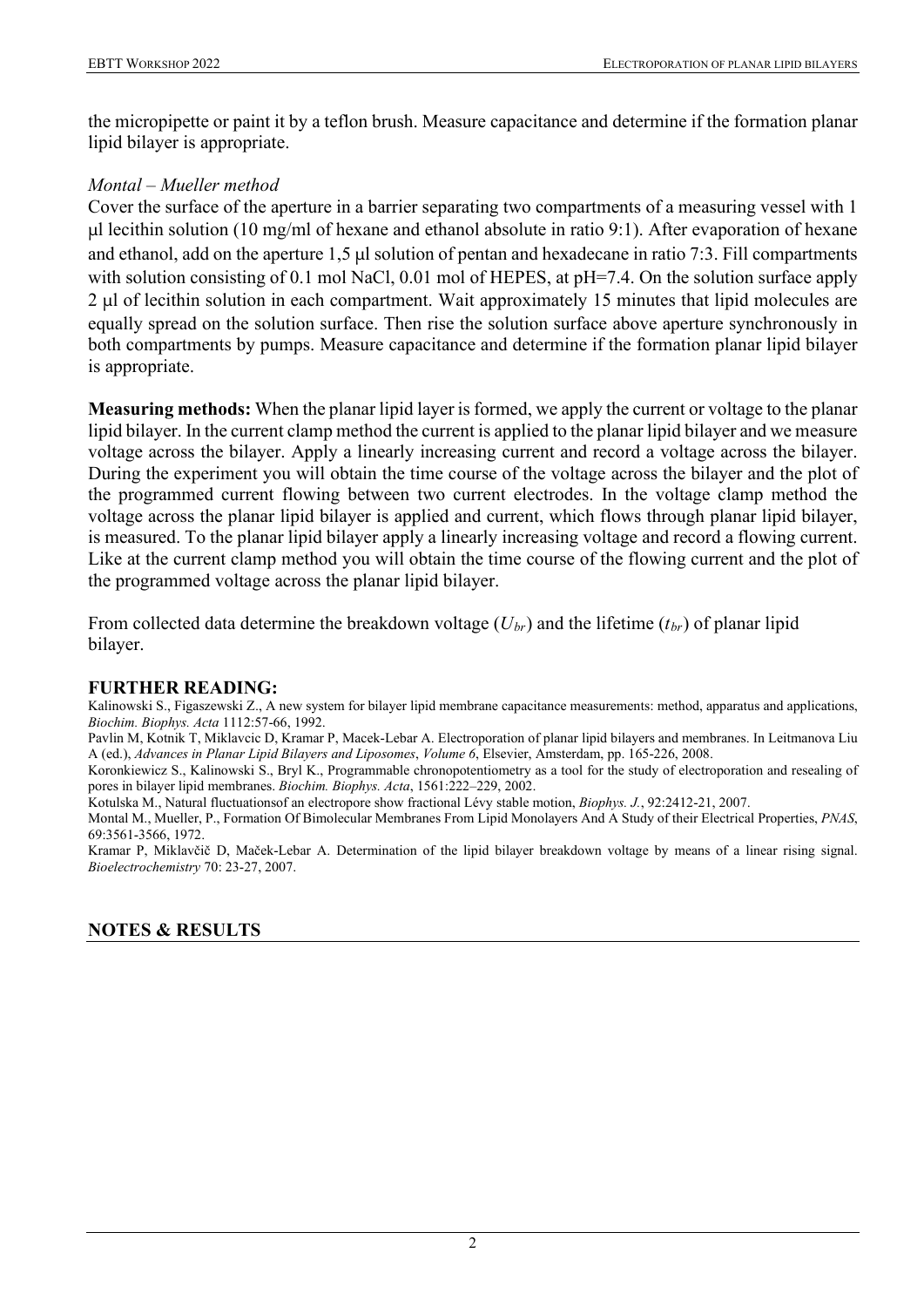# **NOTES & RESULTS**